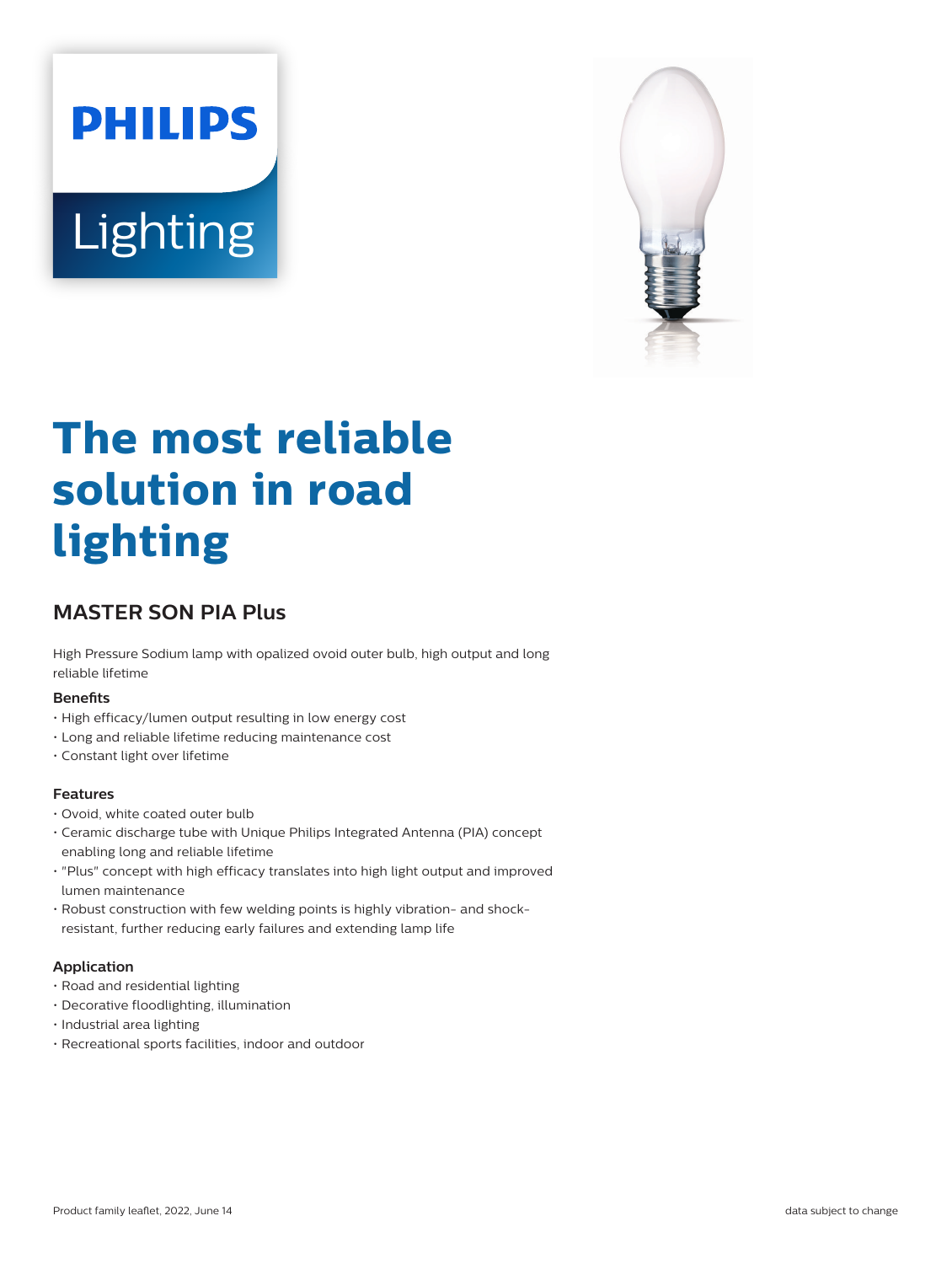#### **Warnings and Safety**

- Control gear must include end-of-life protection (IEC60662, IEC 62035)
- A lamp breaking is extremely unlikely to have any impact on your health. If a lamp breaks, ventilate the room for 30 minutes and remove the parts, preferably with gloves. Put them in a sealed plastic bag and take it to your local waste facilities for recycling. Do not use a vacuum cleaner.

#### **Versions**



**MASTER SON PIA Plus E40**

#### **Dimensional drawing**



| Product                                  | $D$ (max)         | $C$ (max) |
|------------------------------------------|-------------------|-----------|
| MASTER SON PIA Plus 70W E27              | 71 mm             | 156 mm    |
| MASTER SON PIA Plus 50W E27              | 71 mm             | 156 mm    |
| MASTER SON PIA Plus 70W/220 I E27 1CT/24 | $70 \text{ mm}$   | 152 mm    |
| MASTER SON PIA Plus 150W/220 E40 1SL/12  | 91 mm             | 227 mm    |
| MASTER SON PIA Plus 100W/220 E40 1SL/12  | 76 mm             | 186 mm    |
| MASTER SON PIA Plus 250W/220 E40 1SL/12  | $91 \, \text{mm}$ | 227 mm    |
| MASTER SON PIA Plus 400W/220 E40 1SL/12  | $122 \text{ mm}$  | 290 mm    |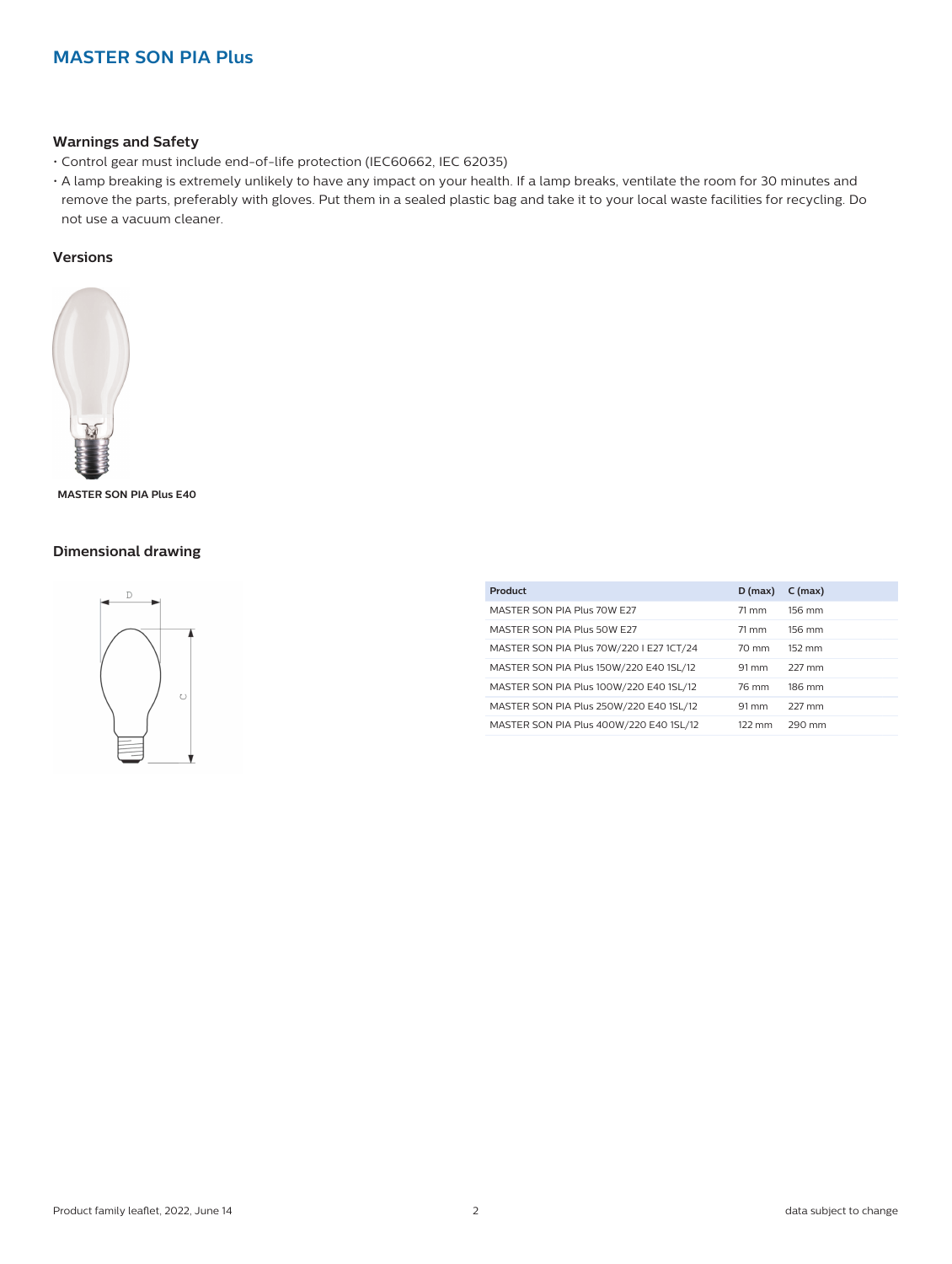| <b>Controls and dimming</b>          |                  |
|--------------------------------------|------------------|
| <b>Dimmable</b>                      | Yes              |
|                                      |                  |
| <b>General information</b>           |                  |
| LSF 4000 h Rated                     | 99%              |
| LSF 6000 h Rated                     | 99%              |
| LSF 8000 h Rated                     | 99%              |
| <b>Operating Position</b>            | <b>UNIVERSAL</b> |
|                                      |                  |
| <b>Luminaire design requirements</b> |                  |
| <b>Bulb Temperature (Max)</b>        | 350 °C           |
|                                      |                  |
| <b>Light technical</b>               |                  |
| <b>Color Code</b>                    | 220              |
| <b>Color Rendering Index (Max)</b>   | 25               |
| <b>Color Rendering Index (Nom)</b>   |                  |
|                                      |                  |
| <b>Mechanical and housing</b>        |                  |
| <b>Bulb Finish</b>                   | Coated glass     |

#### **Approval and application**

|              |                               | <b>Energy Consumption</b> | Mercury (Hg)       | Mercury (Hg)       |
|--------------|-------------------------------|---------------------------|--------------------|--------------------|
| Order Code   | <b>Full Product Name</b>      | kWh/1000 h                | Content (Max)      | Content (Nom)      |
| 928061009835 | MASTER SON PIA Plus 70W E27   | 72 kWh                    | $12.2 \text{ mg}$  | $12.2 \text{ mg}$  |
| 928061109835 | MASTER SON PIA Plus 50W E27   | 52 kWh                    | 9.8 <sub>mg</sub>  | 9.8 <sub>mg</sub>  |
| 928150008835 | MASTER SON PIA Plus 70W/220 I | 72 kWh                    | $16.3 \text{ mg}$  | $16.3 \text{ mg}$  |
|              | E271CT/24                     |                           |                    |                    |
| 928151409827 | MASTER SON PIA Plus 150W/220  | 154 kWh                   | $15.1 \text{ mg}$  | 15 <sub>mg</sub>   |
|              | E40 1SL/12                    |                           |                    |                    |
| 928151608827 | MASTER SON PIA Plus 100W/220  | 101 kWh                   | 16.3 <sub>mg</sub> | 16.3 <sub>mg</sub> |
|              | E40 1SL/12                    |                           |                    |                    |
| 928153309830 | MASTER SON PIA Plus 250W/220  | 250 kWh                   | $15.1 \text{ mg}$  | $15.1 \text{ mg}$  |
|              | E40 1SL/12                    |                           |                    |                    |
| 928153409830 | MASTER SON PIA Plus 400W/220  | 408 kWh                   | 19.6 mg            | 20 <sub>mg</sub>   |
|              | E40 1SL/12                    |                           |                    |                    |
|              |                               |                           |                    |                    |

#### **Operating and electrical (1/2)**

|              |                          | Lamp    |         |         |         |                   |
|--------------|--------------------------|---------|---------|---------|---------|-------------------|
|              |                          | Current |         |         |         |                   |
|              |                          | (EM)    | Voltage | Voltage | Voltage |                   |
| Order Code   | <b>Full Product Name</b> | (Nom)   | (Max)   | (Min)   | (Nom)   | <b>Order Code</b> |
| 928061009835 | <b>MASTER SON PIA</b>    | 0.97A   | 105 V   | 75 V    | 90 V    | 9281516088        |
|              | <b>Plus 70W E27</b>      |         |         |         |         |                   |
| 928061109835 | <b>MASTER SON PIA</b>    | 0.750 A | 100 V   | 70 V    | 85 V    |                   |
|              | <b>Plus 50W E27</b>      |         |         |         |         | 9281533098        |
| 928150008835 | MASTER SON PIA           | 0.980 A | 105V    | 77 V    | 92 V    |                   |
|              | Plus 70W/220 I E27       |         |         |         |         |                   |
|              | 1CT/24                   |         |         |         |         | 9281534098        |
| 928151409827 | MASTER SON PIA           | 0.178A  | 115 V   | 85 V    | 100 V   |                   |
|              | Plus 150W/220 E40        |         |         |         |         |                   |
|              | 1SL/12                   |         |         |         |         |                   |
|              |                          |         |         |         |         |                   |

|              |                          | Lamp    |         |         |         |
|--------------|--------------------------|---------|---------|---------|---------|
|              |                          | Current |         |         |         |
|              |                          | (EM)    | Voltage | Voltage | Voltage |
| Order Code   | <b>Full Product Name</b> | (Nom)   | (Max)   | (Min)   | (Nom)   |
| 928151608827 | MASTER SON PIA           | 0.119A  | 115 V   | 85 V    | 100 V   |
|              | Plus 100W/220 E40        |         |         |         |         |
|              | 1SL/12                   |         |         |         |         |
| 928153309830 | MASTER SON PIA           | 0.300 A | 115 V   | 85 V    | 96 V    |
|              | Plus 250W/220 E40        |         |         |         |         |
|              | 1SL/12                   |         |         |         |         |
| 928153409830 | MASTER SON PIA           | 0.441A  | 120 V   | 90 V    | 105 V   |
|              | Plus 400W/220 E40        |         |         |         |         |
|              | 1SL/12                   |         |         |         |         |
|              |                          |         |         |         |         |

#### **Operating and electrical (2/2)**

|              |                                                       |                   | <b>Re-Ignition</b> |
|--------------|-------------------------------------------------------|-------------------|--------------------|
|              |                                                       |                   | Time (Min)         |
| Order Code   | <b>Full Product Name</b>                              | Power (Nom) (Max) |                    |
|              | 928061009835 MASTER SON PIA Plus 70W E27              | 72.0 W            | 180s               |
|              | 928061109835 MASTER SON PIA Plus 50W E27              | 52.0 W            | 180s               |
|              | 928150008835 MASTER SON PIA Plus 70W/220 I E27 71.5 W |                   | 600 s              |
|              | 1CT/24                                                |                   |                    |
| 928151409827 | MASTER SON PIA Plus 150W/220 E40 154.0 W              |                   | 180s               |
|              | 1SL/12                                                |                   |                    |

| Order Code   | <b>Full Product Name</b>                                | Power (Nom) | <b>Re-Ignition</b><br>Time (Min)<br>(Max) |
|--------------|---------------------------------------------------------|-------------|-------------------------------------------|
| 928151608827 | MASTER SON PIA Plus 100W/220<br>E40 1SL/12              | 101.0 W     | 120s                                      |
| 928153309830 | MASTER SON PIA Plus 250W/220<br>E40 1SL/12              | 250.0 W     | 120s                                      |
|              | 928153409830 MASTER SON PIA Plus 400W/220<br>E40 1SL/12 | 408.0 W     | 120s                                      |

#### **General information (1/2)**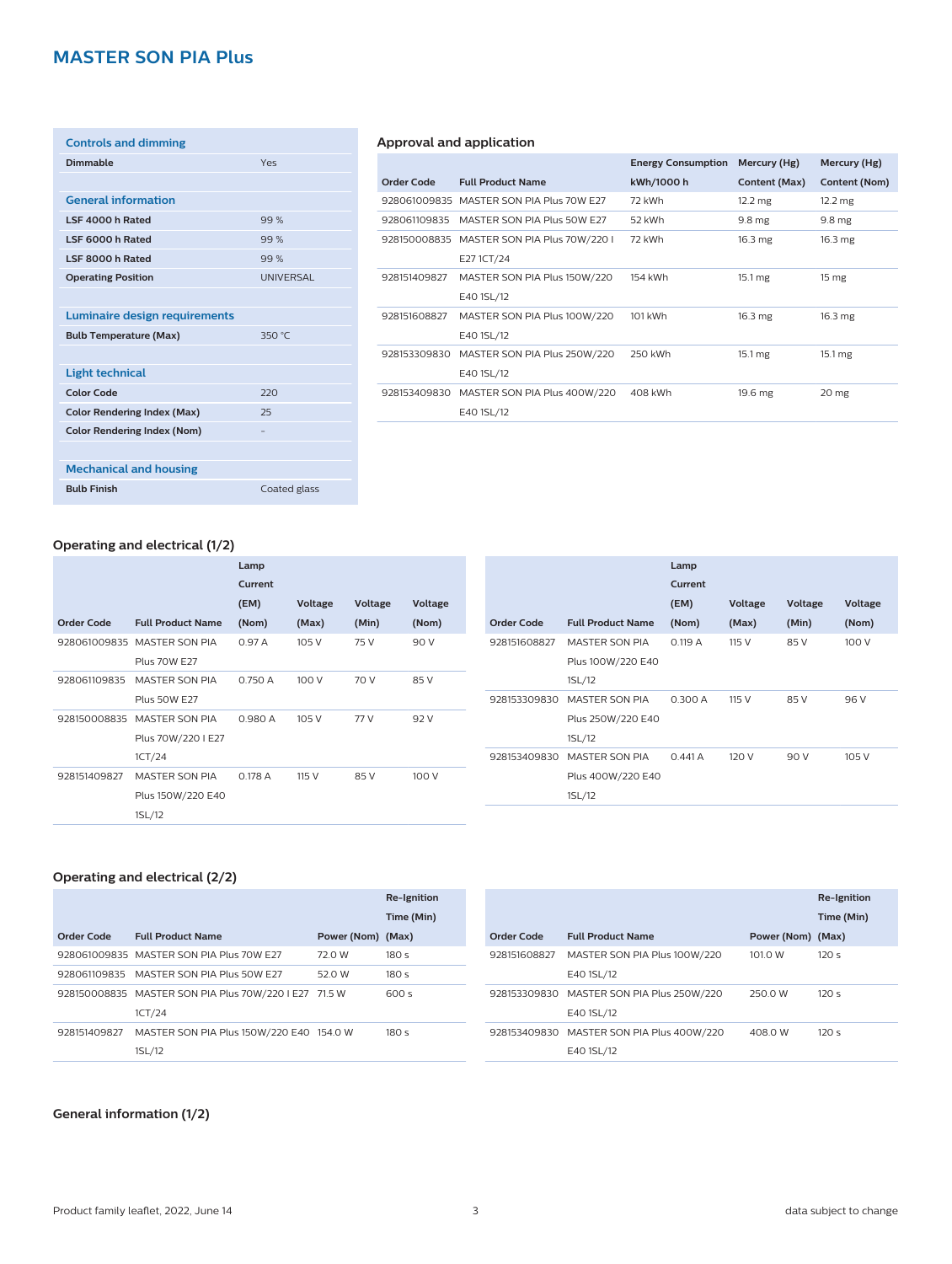|              |                             |             | Life To 10%     |                 | Life To 20% Life To 50% |              |                          |        | Life To 10%     | Life To 20% Life To 50% |                 |
|--------------|-----------------------------|-------------|-----------------|-----------------|-------------------------|--------------|--------------------------|--------|-----------------|-------------------------|-----------------|
|              |                             | $Cap-$      | <b>Failures</b> | <b>Failures</b> | <b>Failures</b>         |              |                          | $Cap-$ | <b>Failures</b> | <b>Failures</b>         | <b>Failures</b> |
| Order Code   | <b>Full Product Name</b>    | <b>Base</b> | (Nom)           | (Nom)           | (Nom)                   | Order Code   | <b>Full Product Name</b> | Base   | (Nom)           | (Nom)                   | (Nom)           |
|              | 928061009835 MASTER SON PIA | E27         | 20000h          | 23500h          | 30000h                  | 928151608827 | MASTER SON PIA           | E40    | 21000h          | 25000h                  | 29000h          |
|              | <b>Plus 70W E27</b>         |             |                 |                 |                         |              | Plus 100W/220 E40        |        |                 |                         |                 |
| 928061109835 | MASTER SON PIA              | E27         | 17000 h         | 22000h          | 30000h                  |              | 1SL/12                   |        |                 |                         |                 |
|              | <b>Plus 50W E27</b>         |             |                 |                 |                         | 928153309830 | MASTER SON PIA           | E40    | 24000h          | 28000h                  | 36000h          |
| 928150008835 | <b>MASTER SON PIA</b>       | E27         | 17000 h         | 22000h          | 30000h                  |              | Plus 250W/220 E40        |        |                 |                         |                 |
|              | Plus 70W/220 I E27          |             |                 |                 |                         |              | 1SL/12                   |        |                 |                         |                 |
|              | 1CT/24                      |             |                 |                 |                         | 928153409830 | MASTER SON PIA           | E40    | 24000 h         | 28000 h                 | 36000h          |
| 928151409827 | MASTER SON PIA              | E40         | 24000h          | 28000 h         | 36000h                  |              | Plus 400W/220 E40        |        |                 |                         |                 |
|              | Plus 150W/220 E40           |             |                 |                 |                         |              | 1SL/12                   |        |                 |                         |                 |
|              | 1SL/12                      |             |                 |                 |                         |              |                          |        |                 |                         |                 |

#### **General information (2/2)**

|              |                                                  | Life To 5% Failures | LSF 12000 h | LSF 16000 h | LSF 2000 h | LSF 20000 h |                           |
|--------------|--------------------------------------------------|---------------------|-------------|-------------|------------|-------------|---------------------------|
| Order Code   | <b>Full Product Name</b>                         | (Nom)               | Rated       | Rated       | Rated      | Rated       | <b>System Description</b> |
| 928061009835 | MASTER SON PIA Plus 70W E27                      | 17000 h             | 99%         | 96%         | 99%        | 90%         | External Ignitor          |
| 928061109835 | MASTER SON PIA Plus 50W E27                      | 14000 h             | 96%         | 92%         | 99%        | 83%         | <b>External Ignitor</b>   |
| 928150008835 | MASTER SON PIA Plus 70W/220   E27 1CT/24 14000 h |                     | 96%         | 92%         | 99%        | 83%         | Internal Ignitor          |
| 928151409827 | MASTER SON PIA Plus 150W/220 E40 1SL/12          | 20500 h             | 99%         | 98%         | 100 %      | 95%         | External Ignitor          |
| 928151608827 | MASTER SON PIA Plus 100W/220 E40 1SL/12          | 17000 h             | 99%         | 97%         | 100 %      | 91%         | <b>External Ignitor</b>   |
| 928153309830 | MASTER SON PIA Plus 250W/220 E40 1SL/12 20500 h  |                     | 99%         | 98%         | 100%       | 95%         | External Ignitor          |
| 928153409830 | MASTER SON PIA Plus 400W/220 E40 1SL/12 20500 h  |                     | 99%         | 98%         | 100 %      | 95%         | <b>External lgnitor</b>   |

#### **Light technical (1/3)**

|                   |                     |       |                           | Correlated  |             |                   |                     |              |                     | Correlated  |             |
|-------------------|---------------------|-------|---------------------------|-------------|-------------|-------------------|---------------------|--------------|---------------------|-------------|-------------|
|                   |                     |       | Chromaticity Chromaticity | Color       | <b>LLMF</b> |                   |                     | Chromaticity | Chromaticity        | Color       | <b>LLMF</b> |
|                   | <b>Full Product</b> |       | Coordinate X Coordinate Y | Temperature | 12000       |                   | <b>Full Product</b> | Coordinate X | <b>Coordinate Y</b> | Temperature | 12000       |
| <b>Order Code</b> | <b>Name</b>         | (Nom) | (Nom)                     | (Nom)       | h Rated     | <b>Order Code</b> | Name                | (Nom)        | (Nom)               | (Nom)       | h Rated     |
| 928061009835      | <b>MASTER SON</b>   | 0.54  | 0.42                      | 1900 K      | 83%         |                   | 150W/220            |              |                     |             |             |
|                   | PIA Plus 70W        |       |                           |             |             |                   | E40 1SL/12          |              |                     |             |             |
|                   | E27                 |       |                           |             |             | 928151608827      | MASTER SON 0.535    |              | 0.42                | 2000 K      | 92%         |
| 928061109835      | MASTER SON 0.540    |       | 0.420                     | 1900 K      | 87%         |                   | PIA Plus            |              |                     |             |             |
|                   | PIA Plus 50W        |       |                           |             |             |                   | 100W/220            |              |                     |             |             |
|                   | E27                 |       |                           |             |             |                   | E40 1SL/12          |              |                     |             |             |
| 928150008835      | MASTER SON 0.54     |       | 0.42                      | 1900 K      | 87%         | 928153309830      | <b>MASTER SON</b>   | 0.535        | 0.42                | 2000 K      | 96 %        |
|                   | PIA Plus            |       |                           |             |             |                   | PIA Plus            |              |                     |             |             |
|                   | 70W/2201            |       |                           |             |             |                   | 250W/220            |              |                     |             |             |
|                   | E27 1CT/24          |       |                           |             |             |                   | E40 1SL/12          |              |                     |             |             |
| 928151409827      | MASTER SON 0.535    |       | 0.42                      | 2000 K      | 96%         | 928153409830      | MASTER SON          | 0.535        | 0.42                | 2000 K      | 92%         |
|                   | PIA Plus            |       |                           |             |             |                   | PIA Plus            |              |                     |             |             |
|                   |                     |       |                           |             |             |                   | 400W/220            |              |                     |             |             |
|                   |                     |       |                           |             |             |                   | E40 1SL/12          |              |                     |             |             |

#### **Light technical (2/3)**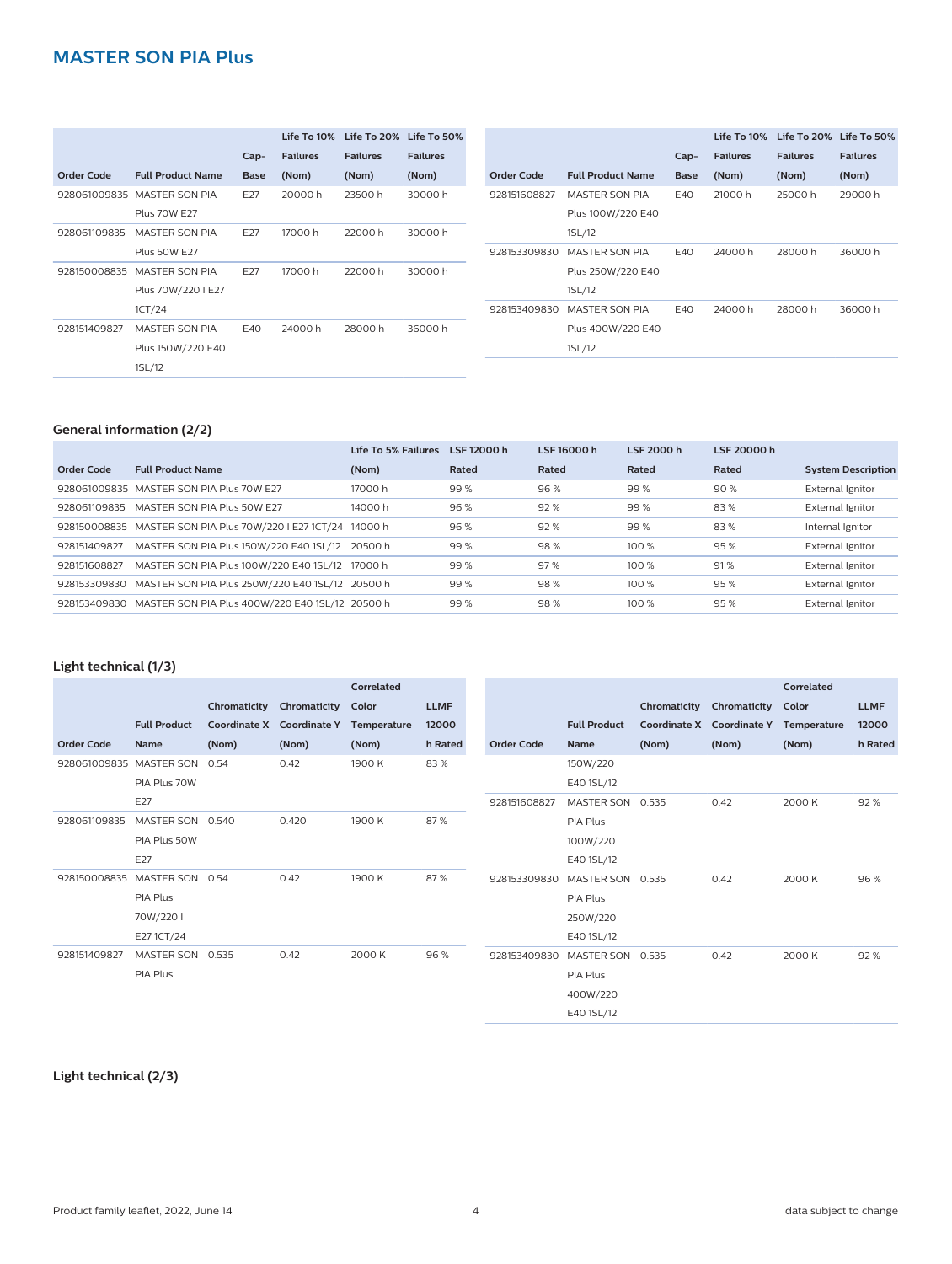|                   |                            | <b>LLMF</b> |                  | <b>LLMF</b> |                  |                  |                  |                          |                      | <b>Luminous</b>          |
|-------------------|----------------------------|-------------|------------------|-------------|------------------|------------------|------------------|--------------------------|----------------------|--------------------------|
|                   |                            | 16000h      | <b>LLMF 2000</b> | 20000h      | <b>LLMF 4000</b> | <b>LLMF 6000</b> | <b>LLMF 8000</b> | <b>Luminous Efficacy</b> | <b>Luminous Flux</b> | Flux (Rated)             |
| <b>Order Code</b> | <b>Full Product Name</b>   | Rated       | h Rated          | Rated       | h Rated          | h Rated          | h Rated          | (rated) (Nom)            | (Nom)                | (Min)                    |
| 928061009835      | MASTER SON PIA Plus 70W    | 82%         | 90%              | 81%         | 87%              | 86%              | 85%              | 83.33 lm/W               | 6000 lm              | $\overline{\phantom{0}}$ |
|                   | E27                        |             |                  |             |                  |                  |                  |                          |                      |                          |
| 928061109835      | MASTER SON PIA Plus 50W    | 86%         | 92%              | 86%         | 90%              | 89%              | 88%              | 71 lm/W                  | 3700 lm              | 3330 lm                  |
|                   | E27                        |             |                  |             |                  |                  |                  |                          |                      |                          |
| 928150008835      | <b>MASTER SON PIA Plus</b> | 86%         | 92%              | 86%         | 90%              | 89%              | 88%              | 80 lm/W                  | 5750 lm              | 5040 lm                  |
|                   | 70W/220 I E27 1CT/24       |             |                  |             |                  |                  |                  |                          |                      |                          |
| 928151409827      | <b>MASTER SON PIA Plus</b> | 95%         | 99%              | 94%         | 98%              | 97%              | 96 %             | 107.79 lm/W              | 16600 lm             | $\overline{\phantom{a}}$ |
|                   | 150W/220 E40 1SL/12        |             |                  |             |                  |                  |                  |                          |                      |                          |
| 928151608827      | <b>MASTER SON PIA Plus</b> | 90%         | 98%              | 89%         | 96%              | 95%              | 94 %             | 95 lm/W                  | 9600 lm              | -                        |
|                   | 100W/220 E40 1SL/12        |             |                  |             |                  |                  |                  |                          |                      |                          |
| 928153309830      | <b>MASTER SON PIA Plus</b> | 95%         | 99%              | 94%         | 98%              | 97%              | 96 %             | 120 lm/W                 | 30000 lm             | $\overline{\phantom{a}}$ |
|                   | 250W/220 E40 1SL/12        |             |                  |             |                  |                  |                  |                          |                      |                          |
| 928153409830      | <b>MASTER SON PIA Plus</b> | 90%         | 99%              | 88%         | 97%              | 96 %             | 94 %             | 136.27 lm/W              | 55600 lm             | $\overline{\phantom{a}}$ |
|                   | 400W/220 E40 1SL/12        |             |                  |             |                  |                  |                  |                          |                      |                          |

#### **Light technical (3/3)**

| Scotopic/ |
|-----------|
| Photopic  |
| Lumens    |
| 0.55      |
|           |
| 0.60      |
|           |
| 0.60      |
|           |
|           |

#### **Mechanical and housing**

| Order Code   | <b>Full Product Name</b>                 | <b>Bulb Shape</b> |
|--------------|------------------------------------------|-------------------|
| 928061009835 | MASTER SON PIA Plus 70W E27              | <b>B70</b>        |
| 928061109835 | MASTER SON PIA Plus 50W F27              | BF70              |
| 928150008835 | MASTER SON PIA Plus 70W/220 I E27 1CT/24 | <b>B70</b>        |
| 928151409827 | MASTER SON PIA Plus 150W/220 E40 1SL/12  | <b>BD90</b>       |
| 928151608827 | MASTER SON PIA Plus 100W/220 E40 1SL/12  | <b>B75</b>        |
| 928153309830 | MASTER SON PIA Plus 250W/220 E40 1SL/12  | <b>BD90</b>       |
| 928153409830 | MASTER SON PIA Plus 400W/220 E40 1SL/12  | <b>BD120</b>      |